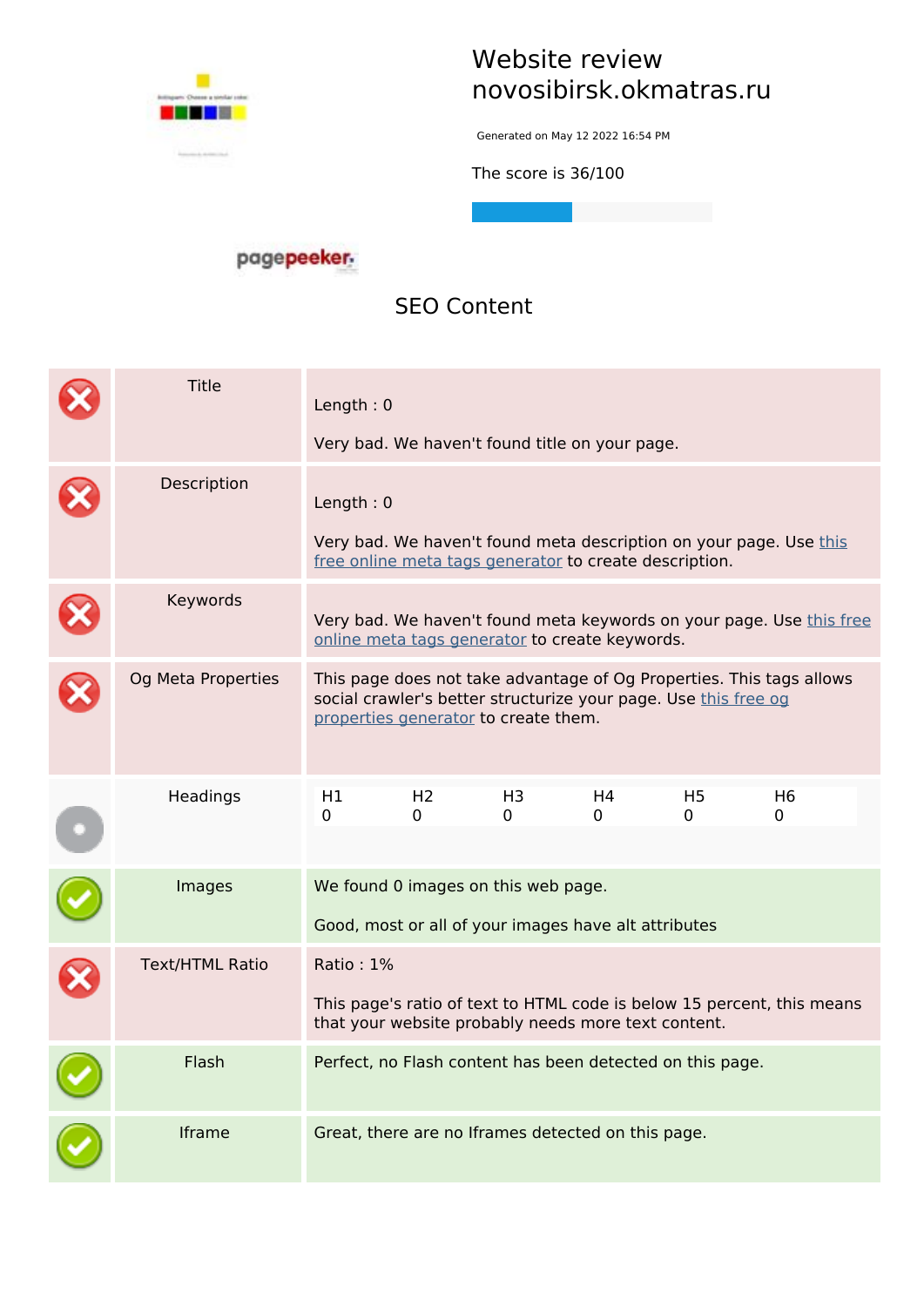## **SEO Links**

| <b>URL Rewrite</b>                | Good. Your links looks friendly!                                                       |
|-----------------------------------|----------------------------------------------------------------------------------------|
| Underscores in the<br><b>URLs</b> | Perfect! No underscores detected in your URLs.                                         |
| In-page links                     | We found a total of 1 links including 0 link(s) to files                               |
| <b>Statistics</b>                 | External Links: noFollow 0%<br>External Links: Passing Juice 100%<br>Internal Links 0% |

|                            | In-page links |               |
|----------------------------|---------------|---------------|
| Anchor                     | Type          | Juice         |
| Protected by AntiBot.Cloud | External      | Passing Juice |

# **SEO Keywords**

| Keywords Cloud |
|----------------|
|                |
|                |

# Keywords Cloud **loading protected** antibotcloud

#### **Keywords Consistency**

| Keyword      | Content | Title | Keywords | Description Headings |  |
|--------------|---------|-------|----------|----------------------|--|
| loading      |         |       | ×        |                      |  |
| protected    |         | ×     | ×        | ×                    |  |
| antibotcloud |         |       | ×        |                      |  |

## **Usability**

Url Domain : novosibirsk.okmatras.ru Length : 23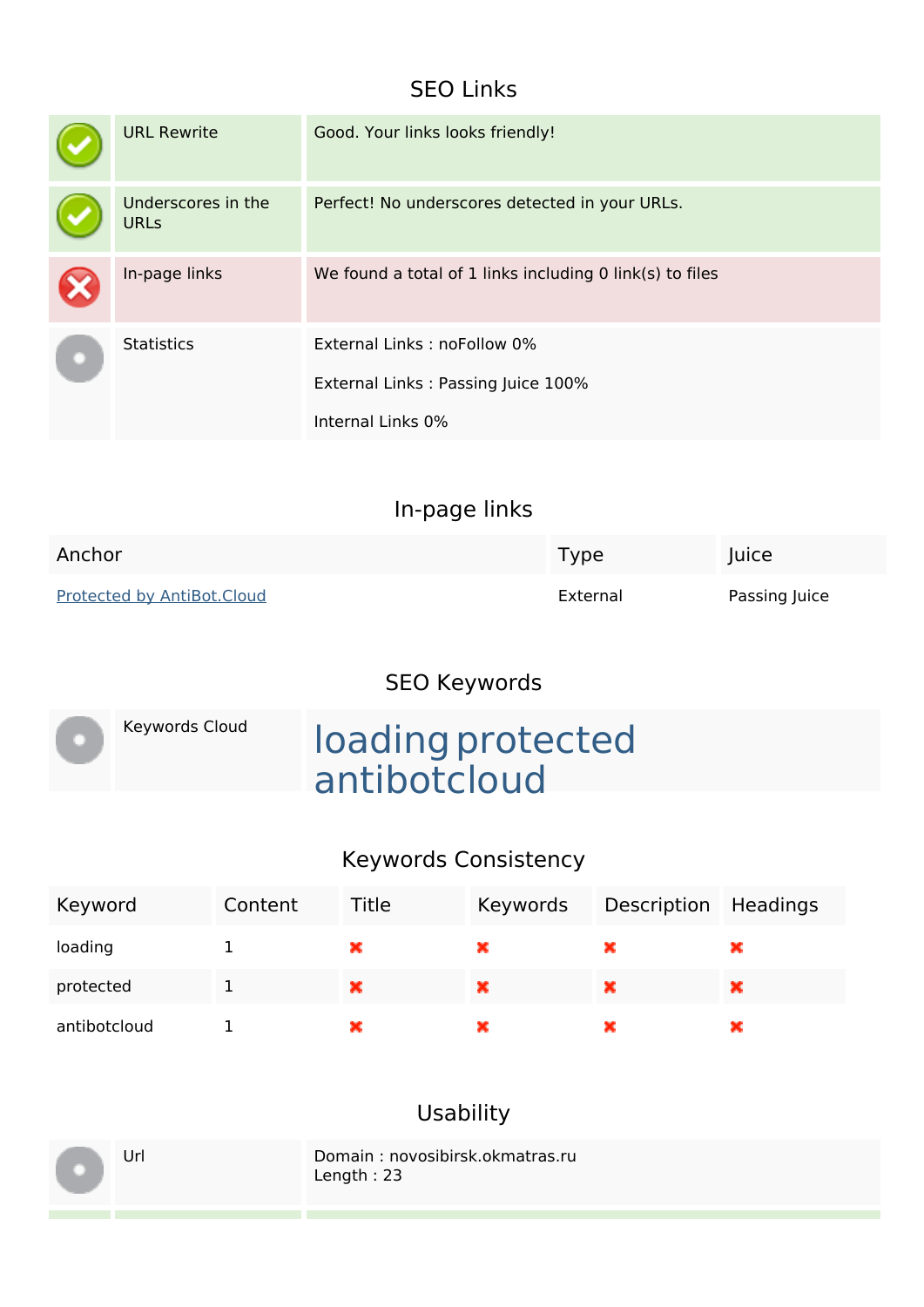# **Usability**

| Favicon      | Great, your website has a favicon.                                                                                          |
|--------------|-----------------------------------------------------------------------------------------------------------------------------|
| Printability | We could not find a Print-Friendly CSS.                                                                                     |
| Language     | You have not specified the language. Use this free meta tags generator<br>to declare the intended language of your website. |
| Dublin Core  | This page does not take advantage of Dublin Core.                                                                           |

#### **Document**

| Doctype              | <b>HTML5</b>                                                                                                                                                                                                                                                         |
|----------------------|----------------------------------------------------------------------------------------------------------------------------------------------------------------------------------------------------------------------------------------------------------------------|
| Encoding             | Perfect. Your declared charset is UTF-8.                                                                                                                                                                                                                             |
| <b>W3C Validity</b>  | Errors: 1<br>Warnings: 0                                                                                                                                                                                                                                             |
| <b>Email Privacy</b> | Great no email address has been found in plain text!                                                                                                                                                                                                                 |
| Deprecated HTML      | Deprecated tags<br><b>Occurrences</b><br>$<$ center $>$<br>1<br>Deprecated HTML tags are HTML tags that are no longer used. It is<br>recommended that you remove or replace these HTML tags because<br>they are now obsolete.                                        |
| <b>Speed Tips</b>    | Excellent, your website doesn't use nested tables.<br>Too bad, your website is using inline styles.<br>×<br>Great, your website has few CSS files.<br>Perfect, your website has few JavaScript files.<br>Too bad, your website does not take advantage of gzip.<br>× |